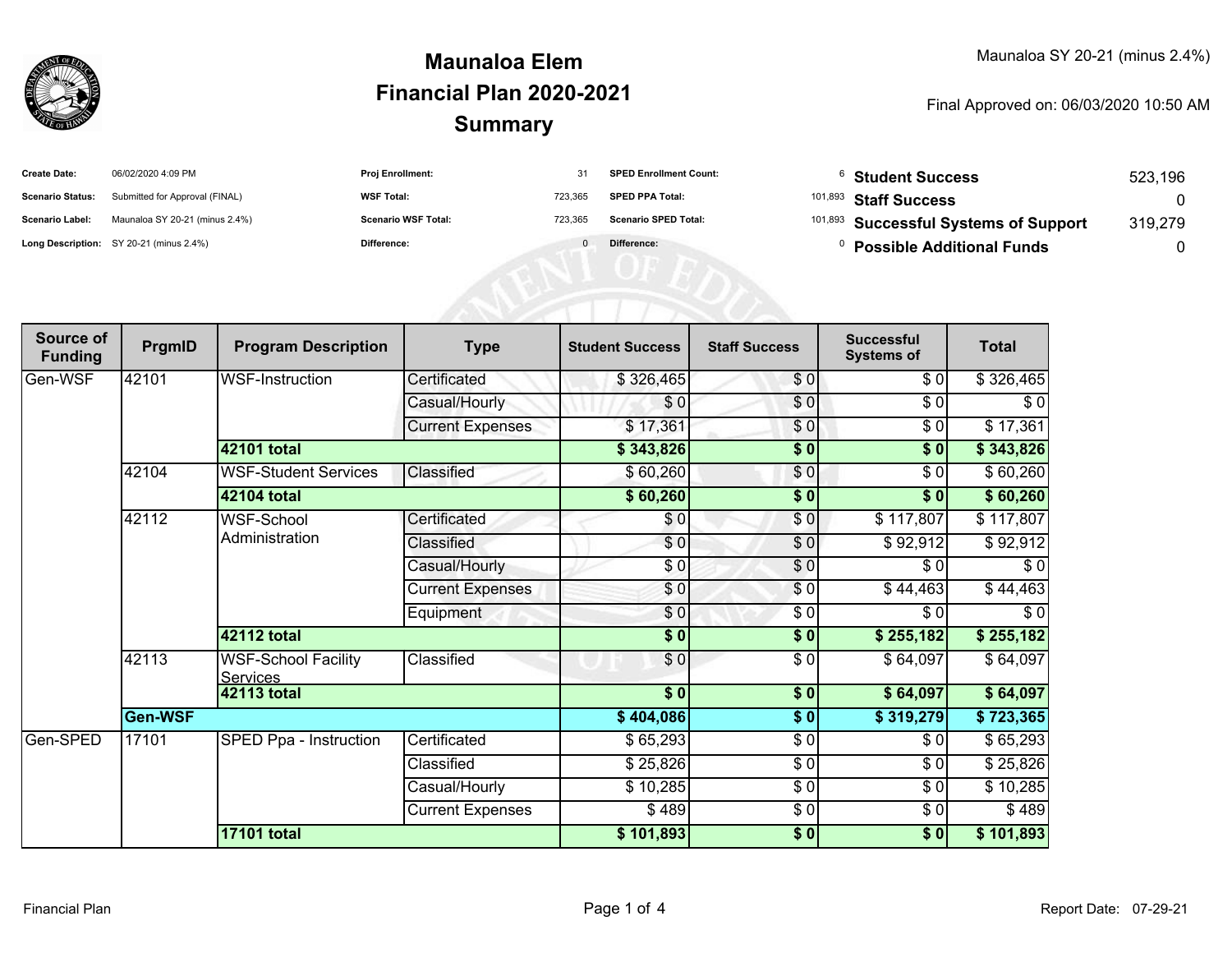

## **SummaryMaunaloa ElemFinancial Plan 2020-2021**

Final Approved on: 06/03/2020 10:50 AM

| Source of<br><b>Funding</b> | PrgmID           | <b>Program Description</b>                      | <b>Type</b>                    | <b>Student Success</b> | <b>Staff Success</b> | <b>Successful</b><br><b>Systems of</b> | <b>Total</b>     |                  |
|-----------------------------|------------------|-------------------------------------------------|--------------------------------|------------------------|----------------------|----------------------------------------|------------------|------------------|
| Gen-SPED                    | 17131            | Special Education in<br>Regular Schools         | Certificated                   | $\sqrt{6}$             | $\overline{30}$      | $\overline{\$0}$                       | $\sqrt{6}$       |                  |
|                             |                  |                                                 | Classified                     | $\overline{S}0$        | $\sqrt{6}$           | $\overline{\$0}$                       | $\overline{\$0}$ |                  |
|                             |                  | <b>17131 total</b>                              |                                | $\overline{\$0}$       | $\overline{\$0}$     | $\overline{\$0}$                       | $\overline{\$0}$ |                  |
|                             | Gen-SPED         |                                                 |                                | \$101,893              | $\overline{\$0}$     | $\overline{\$0}$                       | \$101,893        |                  |
| Gen-Categ                   | 16807            | <b>Hawaiian Studies</b>                         | Casual/Hourly                  | $\overline{\$0}$       | $\sqrt{6}$           | $\overline{\$0}$                       | $\overline{\$0}$ |                  |
|                             |                  | <b>16807 total</b>                              |                                | $\overline{\$0}$       | $\overline{\$0}$     | $\overline{\$0}$                       | $\overline{\$0}$ |                  |
|                             | <b>Gen-Categ</b> |                                                 |                                | $\overline{\$0}$       | $\overline{\$0}$     | $\overline{\$0}$                       | $\overline{\$0}$ |                  |
| Federal                     | 18902            | <b>ESEA Title I-Schools</b>                     | Classified                     | \$17,217               | \$0                  | $\overline{\$0}$                       | \$17,217         |                  |
|                             |                  |                                                 | Casual/Hourly                  | \$0                    | $\frac{6}{3}$        | $\sqrt{6}$                             | $\sqrt{6}$       |                  |
|                             |                  |                                                 | <b>Current Expenses</b>        | \$0                    | $\overline{\$0}$     | $\overline{\$0}$                       | $\sqrt{6}$       |                  |
|                             |                  | <b>18902 total</b>                              |                                | \$17,217               | $\overline{\$0}$     | $\overline{\$0}$                       | \$17,217         |                  |
|                             | 18927            | <b>ESEA Title I-School</b><br>Improvement       | Casual/Hourly                  | \$0                    | \$0                  | $\sqrt{6}$                             | $\sqrt{6}$       |                  |
|                             |                  |                                                 | <b>Current Expenses</b>        | \$0                    | \$0                  | $\overline{\$0}$                       | $\sqrt{6}$       |                  |
|                             |                  |                                                 | Equipment                      | \$0                    | \$0                  | $\overline{\$0}$                       | $\overline{\$0}$ |                  |
|                             |                  | <b>18927 total</b>                              |                                | $\overline{\$0}$       | $\sqrt{6}$           | $\overline{\$0}$                       | $\overline{\$0}$ |                  |
|                             | 18935            | <b>ESEA Title I-Parent</b><br>Engagement        | <b>Current Expenses</b>        | $\overline{30}$        | $\frac{6}{6}$        | $\sqrt{6}$                             | $\overline{\$0}$ |                  |
|                             |                  | <b>18935 total</b>                              |                                | $\overline{\$0}$       | \$0                  | $\overline{\$0}$                       | \$0              |                  |
|                             |                  | 20657                                           | <b>Essa Title IIa Targeted</b> | Casual/Hourly          | $\overline{\$0}$     | $\frac{6}{6}$                          | $\overline{\$0}$ | $\overline{\$0}$ |
|                             |                  | Prof Dev                                        | <b>Current Expenses</b>        | \$0                    | \$ 0                 | $\overline{\$0}$                       | $\overline{\$0}$ |                  |
|                             |                  | <b>20657 total</b>                              |                                | $\overline{\$0}$       | $\overline{\$0}$     | $\overline{\$0}$                       | $\sqrt{6}$       |                  |
|                             | 20697            | Essa Title IIa Prof Dev                         | Casual/Hourly                  | $\overline{\$0}$       | $\sqrt{6}$           | $\overline{\$0}$                       | $\overline{\$0}$ |                  |
|                             |                  | <b>20697 total</b>                              |                                | $\overline{\$0}$       | \$0                  | $\overline{\$0}$                       | $\overline{\$0}$ |                  |
|                             | 52003            | <b>ESEA Title I-Complex</b><br>Area Initiatives | <b>Current Expenses</b>        | $\overline{\$0}$       | \$ 0                 | $\overline{\$0}$                       | $\overline{\$0}$ |                  |
|                             |                  | <b>52003 total</b>                              |                                | $\overline{\$0}$       | $\frac{1}{6}$        | $\overline{\$0}$                       | $\overline{\$0}$ |                  |
|                             | <b>Federal</b>   |                                                 |                                | \$17,217               | \$0                  | $\sqrt{6}$                             | \$17,217         |                  |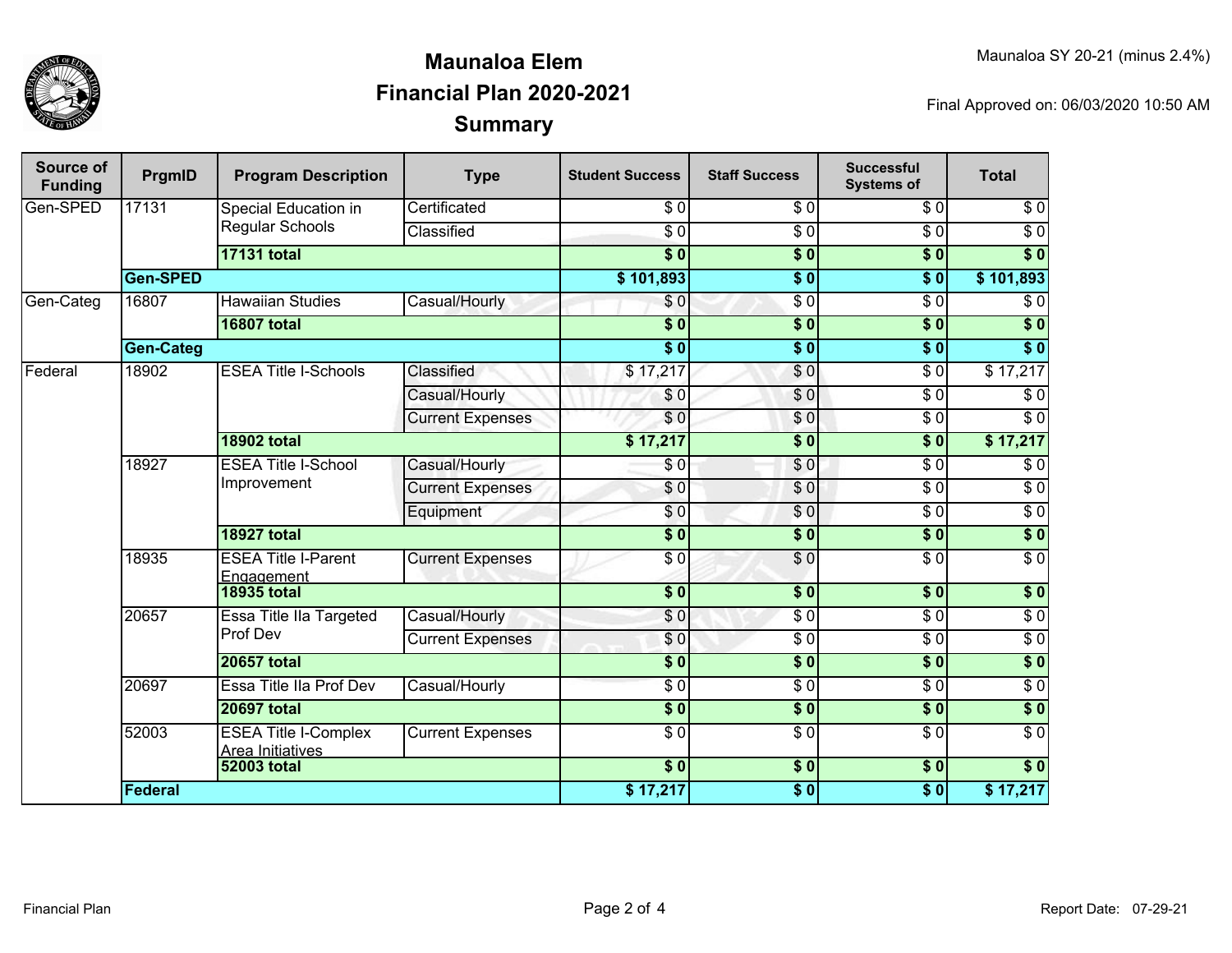

## **SummaryMaunaloa ElemFinancial Plan 2020-2021**

Final Approved on: 06/03/2020 10:50 AM

| Source of<br><b>Funding</b> | PrgmID         | <b>Program Description</b>           | <b>Type</b>             | <b>Student Success</b> | <b>Staff Success</b> | <b>Successful</b><br><b>Systems of</b> | Total            |
|-----------------------------|----------------|--------------------------------------|-------------------------|------------------------|----------------------|----------------------------------------|------------------|
| Gen-Cent                    | 25760          | Title IX Training                    | <b>Current Expenses</b> | \$0                    | \$0                  | \$0]                                   | \$0              |
|                             |                | <b>25760 total</b>                   |                         | \$0                    | \$0                  | \$0]                                   | \$0              |
|                             | 35163          | <b>Food Services-General</b><br>Fund | Casual/Hourly           | \$0]                   | \$0                  | \$0]                                   | $\overline{\$0}$ |
|                             |                | 35163 total                          |                         | \$0                    | \$0                  | \$0]                                   | \$0              |
|                             | Gen-Cent       |                                      |                         | \$0]                   | \$0                  | \$0]                                   | $\sqrt{ }$       |
| Special                     | 37307          | Use of School Facilities -<br>School | <b>Current Expenses</b> | \$0                    | \$0                  | \$0]                                   | \$0              |
|                             |                | 37307 total                          |                         | \$0                    | \$0                  | \$0]                                   | $\sqrt{6}$       |
|                             | <b>Special</b> |                                      |                         | \$0]                   | \$0                  | \$0]                                   | $\sqrt{6}$       |
| Trust                       | 16105          | Donations - School                   | <b>Current Expenses</b> | \$0                    | \$0                  | \$0                                    | \$0              |
|                             |                | <b>16105 total</b>                   |                         | \$0                    | \$0                  | \$0]                                   | \$0              |
|                             | <b>Trust</b>   |                                      |                         | \$0]                   | \$0                  | \$0]                                   | \$0              |
| <b>Grand Total</b>          |                |                                      | \$523,196               | \$0                    | \$319,279            | \$842,475                              |                  |